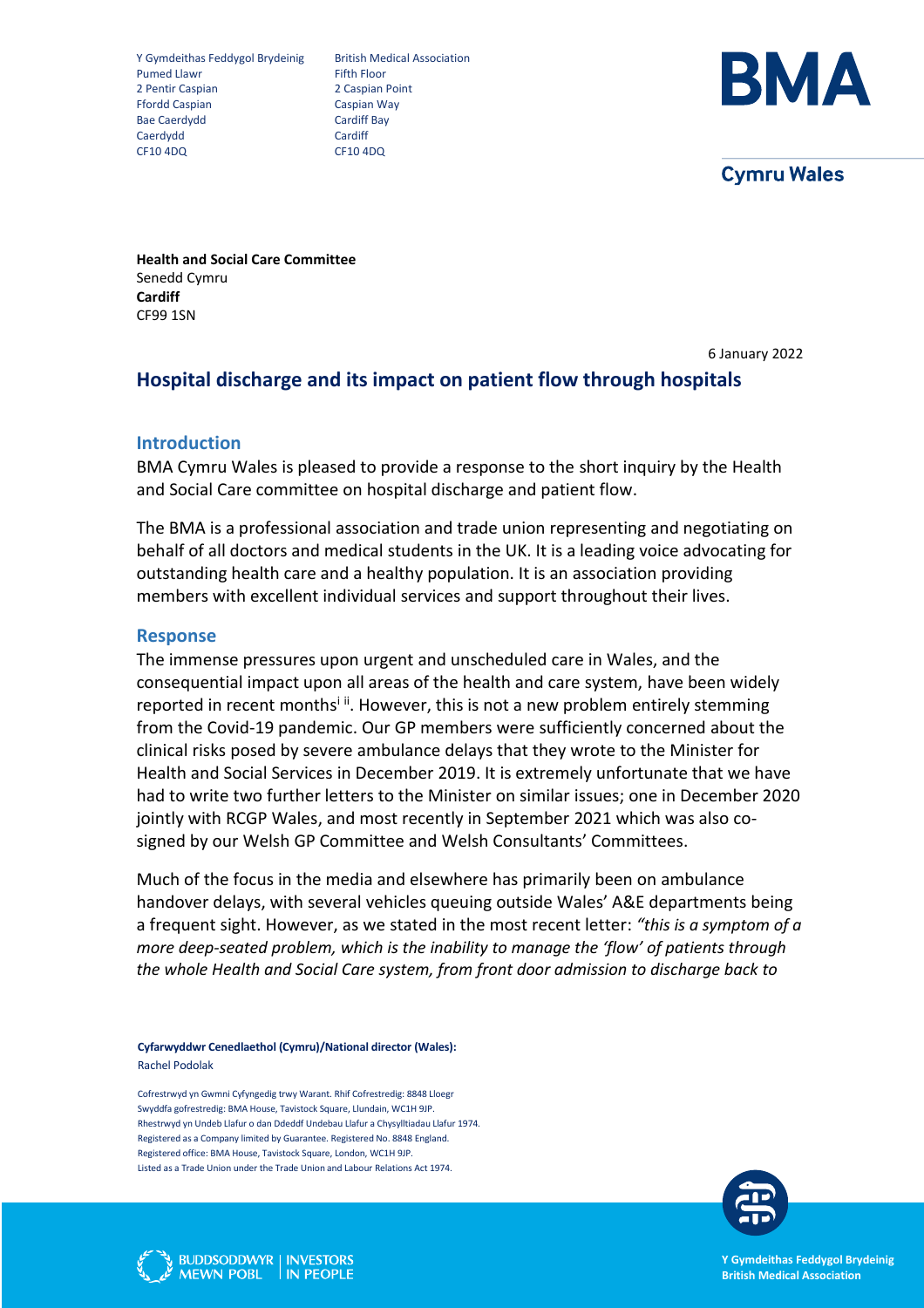*the community setting"*. This is a complex and multifaceted situation with a myriad of overlapping problems and potential solutions spanning multiple organisations.

Healthcare Inspectorate Wales' recent review into patient safety, privacy and experience during Delayed Handover<sup>iii</sup> summarises the issue succinctly:

*Patient flow issues, such as system bottlenecks and discharge problems can negatively impact on the availability of beds within EDs, since the departments cannot transfer patients to wards due to insufficient ward bed availability. These concerns were echoed by numerous WAST and ED staff within our survey. Patient handover delays are not directly a WAST problem, but are a consequence of wider systemic patient flow issues through NHS healthcare systems and social care services*

*P13, Patient Safety, Privacy, Dignity and Experience whilst Waiting in Ambulances during Delayed Handover, Healthcare Inspectorate Wales*

### What is the impact of poor patient flow through the hospital estate?

Firstly, it should be recognised that the concept of 'flow' is more nuanced than is sometimes portrayed. As each individual patient has their own unique needs, they generally move independently in an erratic stepwise manner through the system. Applying a mass production line approach can fail to accommodate these individual needs although analysis of historic trends can be useful to give a population expectation, particularly for planned ongoing treatment.

Nevertheless, it is useful to consider the impact of deficient patient flow on the wider health economy in addition to the negative effect upon patients in hospitals. This wider effect extends into primary care and community services, with a particular consequence being poor ambulance availability.

BMA Cymru Wales conducted a short snapshot survey during May 2021, with the summary report being fed into the Ministerial Taskforce on Ambulance Availability. Our membership of this group resulted from our letters of concern to the Minister and features representation from both our Welsh General Practitioners Committee and Welsh Consultants Committee. In total, 95 responses were received with 87% of responses coming from general practitioners.

GPs were asked to estimate in hours the average length of delay they had experienced recently upon requesting an ambulance for a patient. The overall mean wait time (n = 65) was 4.27 hours when adjusted for outliers. Respondents from all parts of Wales reported delays, with particular issues in the Cardiff & Vale and Betsi Cadwaladr UHB areas. Most respondents indicated that ambulance delays had worsened (23.5% *slightly worse*, 30.9% *significantly worse)* since the impact of COVID-19.

When asked to identify key risks they faced as clinicians because of these delays, 72.5% of comments cited the urgent patient safety risks to individuals needing emergency care having to be cared for in settings which are not equipped for or designed for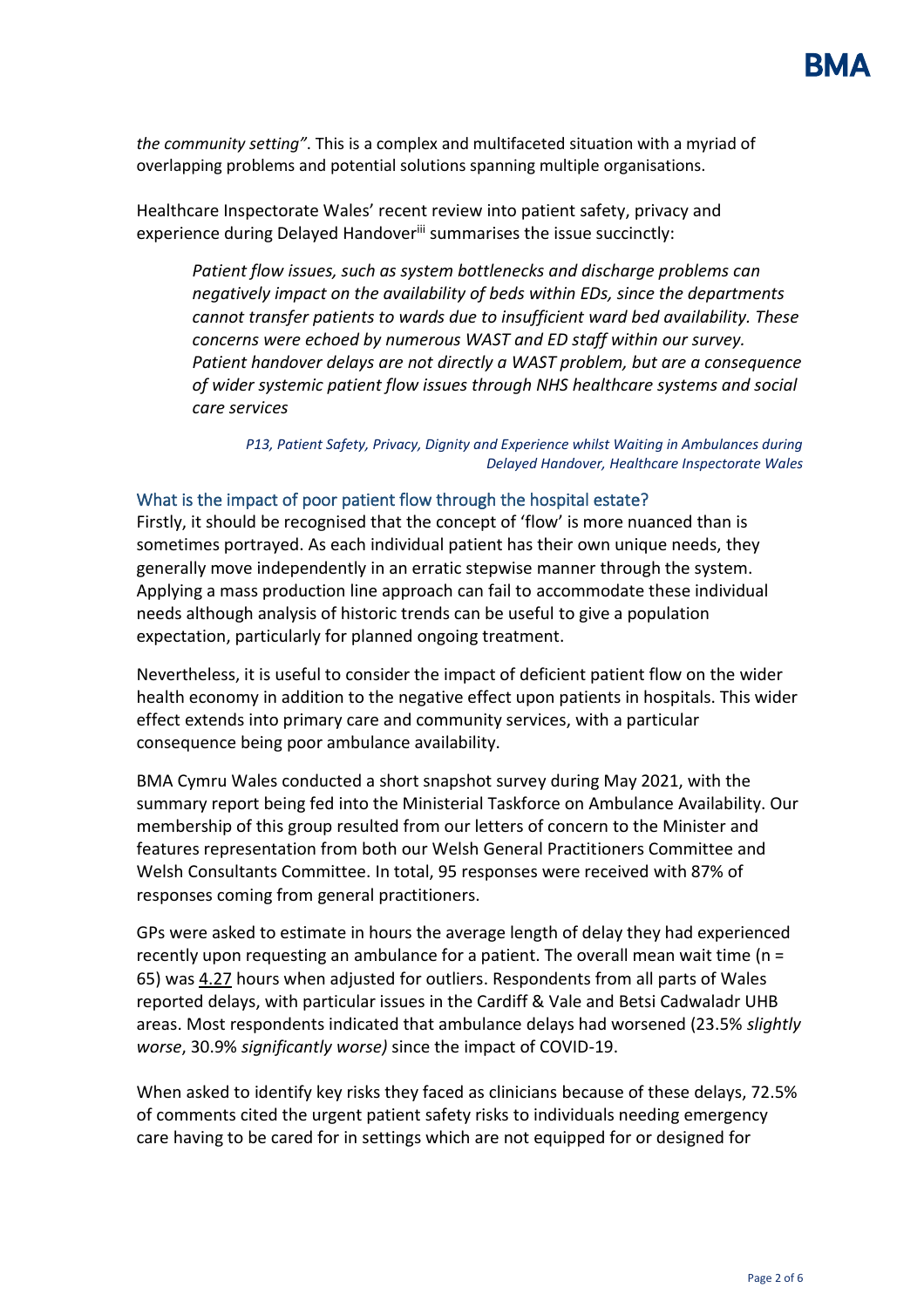urgent treatment. A further 11% of comments identified the *knock-on effect upon routine primary care activity* of having to provide this type of care. When asked to identify the barriers preventing resolution, 32% of comments identified that hospital infrastructure and bed capacity was insufficient to handle the high demand at the front door. This is backed by official data on NHS Wales bed numbers<sup>iv</sup>, which shows that there were an average of 10,340.4 daily beds available in NHS Wales in 2020-21, a drop on the 10,564.4 for 2019-20, and a significant reduction on the 19,855 average available daily beds recorded in 1989-90. Bed occupancy rates for NHS Wales over the last decade have also routinely surpassed the generally accepted safe level of 85%<sup>v</sup>, with the lower occupancy rate for 2020-21 being attributable to the decrease in elective activity due to the pandemic. In order to improve flow, it is imperative that we increase bed numbers in order to achieve lower bed occupancy levels in the region of 70-80%, which may provide an adequate buffer for additional admissions.

Patients who remain in hospital settings beyond the necessary period of time are invariably personally affected by these prolonged stays. Delayed discharge has been associated with mortality, infections, depression, reductions in patients' mobility and their daily activities<sup>vi</sup>, as well as distress for patient relatives. According to the Wales Audit Office, NHS bodies attribute delayed discharge to "*a shortage of home carers, a shortage of care home beds for people with dementia, and limited capacity across community reablement services*" vii .

Our consultant members tell us that a focus on 'medically fit for discharge' is slightly misplaced given the age profile of the individuals likely awaiting discharge. For instance, if an elderly patient required a course of antibiotics or suffered a minor fall at home they would not be admitted to hospital; whereas if they were within hospital this would prevent discharge until completion. These complex needs could be treated as outpatients or in the community, as in many cases these issues will require long-term management and not a long-term stay.

It may be useful to illustrate this issue with some short case studies provided by our consultant members:

- *Elderly gentleman admitted in summer after a fall, after extended period of time being housebound. After assessment within first few days, determined it was unsafe for him to return home. No agreement on where he can go, hence still bed bound*
- *Elderly female admitted with hip fracture; physiotherapy has progressed to step transfer but no prospect of discharge to care home settings as they are on an admission waiting list*
- *Very elderly male with multiple co-morbidities, rapid weight loss and history of nosocomial infections unable to access fast-tracked Continuing Health Care for discharge, as discussions with providers whether the individual is in a terminal phase are ongoing*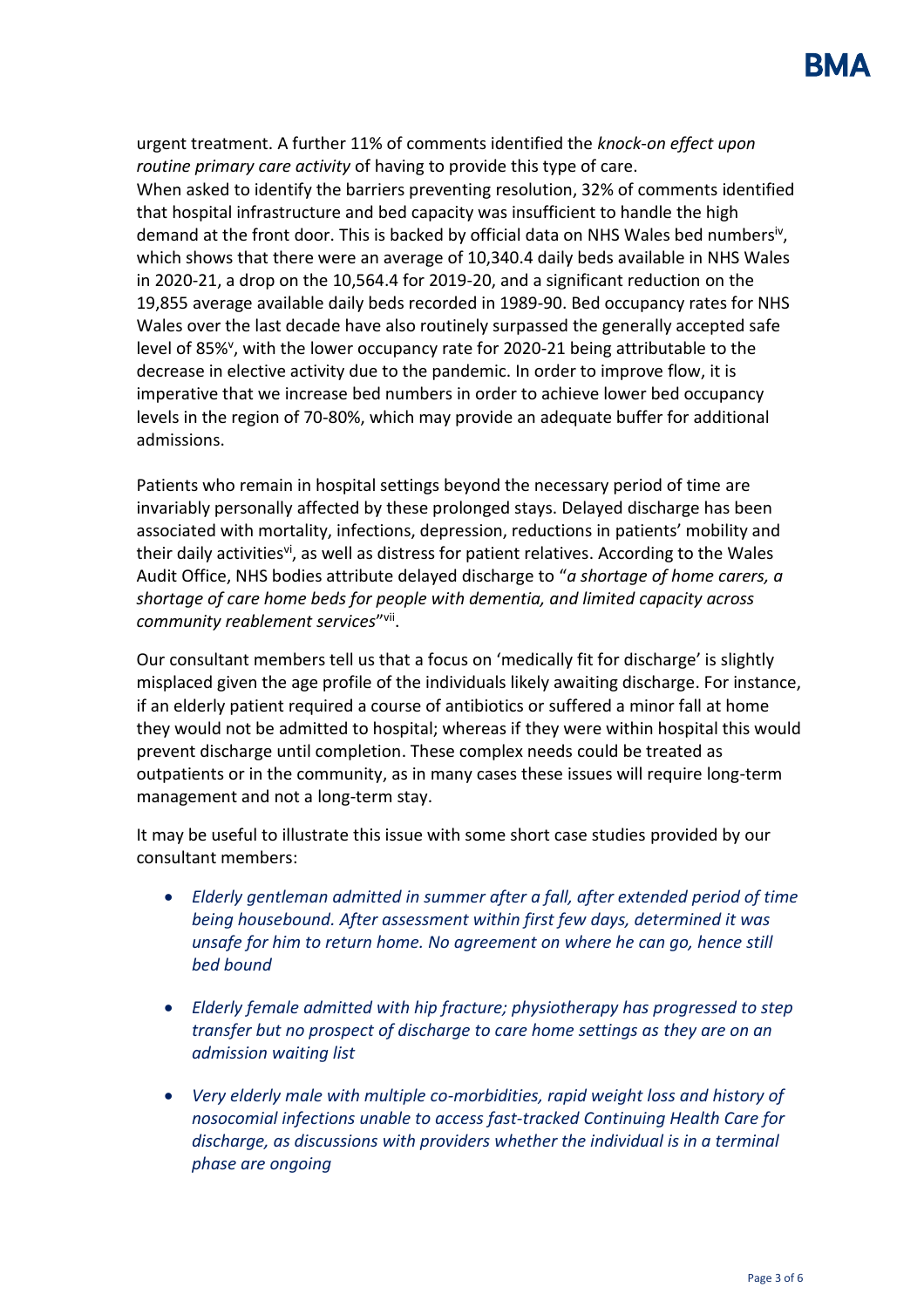Additionally, inadequate patient flow resulting from delayed discharge has an adverse impact on the operational ability of hospitals to undertake elective treatments due to the lack of free beds in surgical and medical wards <sup>vi</sup>. This has been a long standing and persistent issue within the health system, with a 2002 NHS Wales Capacity Review noting that '*the need to identify beds for emergency cases accounts for…over 1000 operations cancelled each month across Wales.' viii* . These pressures have been exacerbated by the cancellation of many non-emergency treatments in 2020 due to the COVID-19 precautions, meaning there were almost 670k patients on the waiting list for treatment at end September 2021

Discharge policy in Wales is largely guided by Welsh Health Circular (2005 - 035) *Hospital Discharge Planning*, although there have been substantial developments since then in terms of legislation on social care (i.e. the Social Services and Well-being (Wales) Act 2014) and more recently in terms of guidance following COVID-19. The publication of the *COVID-19 Hospital Discharge Service Requirements* (*Wales*) ix guidance in April 2020 established 'Discharge to Recover then Assess (D2RA)' by default. This policy is dependent on the availability of support sources, whether by in a person's own home; via bedded 'step down' facilities or at care home facilities. Whilst this model is to be commended, it is apparent from member feedback that these support sources are not sufficiently available across the country.

## Potential solutions

There are no easy solutions to this long-standing problem, but there are several areas of focus in which we believe progress can be made.

A strong theme emerging from discussions with our members is a greater desire for accountability from senior health board executives and clinicians. As previously mentioned in this submission, perhaps the most visible consequence of inhibited patient flow is the accumulation of ambulances outside emergency departments. Members feel that health board leadership fail to adequately recognise the organisation's responsibility for whole population health in their respective region by regularly allowing denial of requests to release ambulances from A&E dept queues to attend category 'Red' calls in the community. Feedback suggests that the decision on whether to act upon red release requests can be left to relatively junior medical or nursing staff within the ED; these vital life-threatening decisions should be made by senior executive clinical leadership. Once again, we know that this is a symptom of inhibited patient flow and high levels of activity and occupancy within the system. A national, whole system escalation plan informed by consistent metrics could potentially help manage demand and also focus minds on accountability at senior board level. A key factor in such a plan should be urgent ambulance release measures and policies.

Adequate discharge is massively dependent on appropriate services and packages of care being available to support the patients being released from hospital. There has been widespread coverage<sup>x,xi</sup> of a 'crisis' in the care sector in Wales due to an overwhelming lack of staff. In addition to the £40m investment in the social care workforce announced in the NHS Wales winter plan, there are further commitments in both Welsh Government's Programme and the recent Welsh Government/Plaid Cymru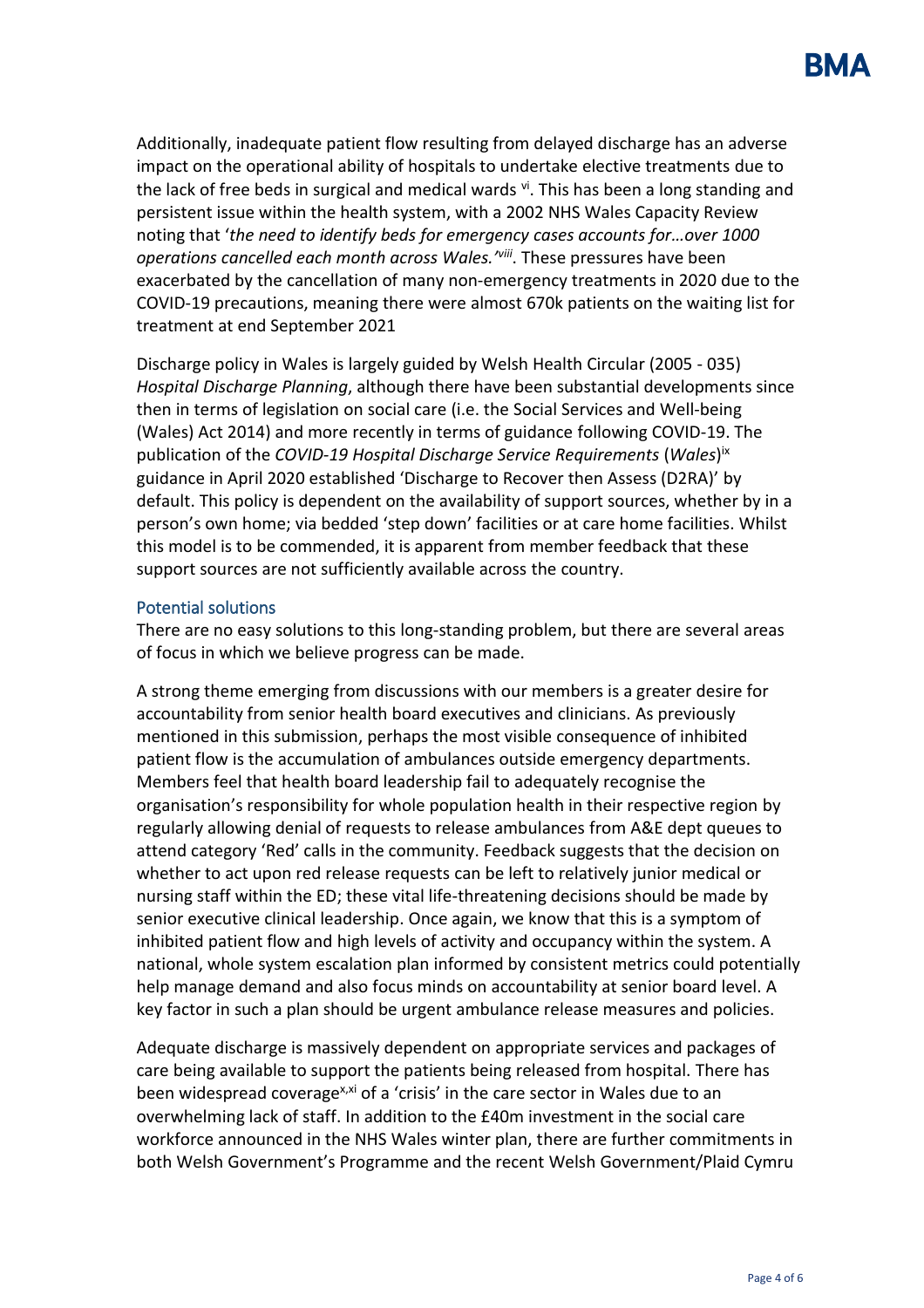Co-Operation Agreement. Namely, to deliver a 'real living wage' for social care workers; and for parity of recognition and reward across the health and social care sector respectively, addressing the perception of social care being the 'poor relation'. We would hope that these commitments are progressed at pace, although we fear they will only go some way towards addressing the scale of the crisis. The ongoing COVID-19 pressures mean that increased staff absence due to isolation requirements will invariably continue in a sector that does not lend itself toward remote working.

Expansion in the number of staffed beds across NHS Wales is critical. Bed capacity has been gradually reduced over the years to help facilitate a shift toward care closer to home; our concern is that bed capacity has been reduced to too great an extent meaning that the NHS in Wales lacks any 'buffer' to cope with surging admissions whilst accommodating those in need of longer term care. With the bed occupancy rate in the Wales being above the generally accepted safe level of 85% for much of the last decade, we strongly suggest that consideration is given toward increasing bed capacity to seek to redress this balance

Member feedback suggests that the NHS estate as currently exists is not adequately designed to maximise optimal patient flow: whilst it is not realistic to start from a blank canvas, there are improvements that could be made to unlock additional capacity. Patients are often housed in unsuitable areas of the estate as a consequence, with much of it in suboptimal condition. It was estimated by BBC Wales in 2019 that the total maintenance backlog for NHS Wales was £560m<sup>xii</sup> to maintain often outdated facilities with patient care inevitably suffering as a consequence. This will not happen overnight, but experience from the initial phase of COVID-19 pandemic with the establishment of field hospitals and other temporary locations suggests that rapid progress can be made.

Ultimately, despite being under sustained pressures our members will still provide high quality care to their patients regardless of their immediate environment. Supporting the wellbeing and retention of the NHS workforce must be an ultimate priority this winter. While expansion of the workforce remains a key medium- and long-term priority, it is impossible to recruit or train enough doctors to help the NHS through this winter – therefore every effort must be made to keep those we have. This should include, but not be limited to: reform of the punitive pension taxation system<sup>xiii</sup> to aid retention of senior doctors; much-needed expansion of the NHS Wales occupational health services for staff; and a significant pay investment to address years of comparative pay erosion.

A further means to relieve the pressure upon the health service is educating patients to make the most appropriate healthcare choice. Initiatives such as Welsh Government's 'Help us Help You'xiv campaigns seek to encourage responsible behaviour and publicise options for care. For the intentions of these campaigns to be realised, we suggest that the awareness and scale of this work could be increased significantly and promoted by other public services in addition to the NHS.